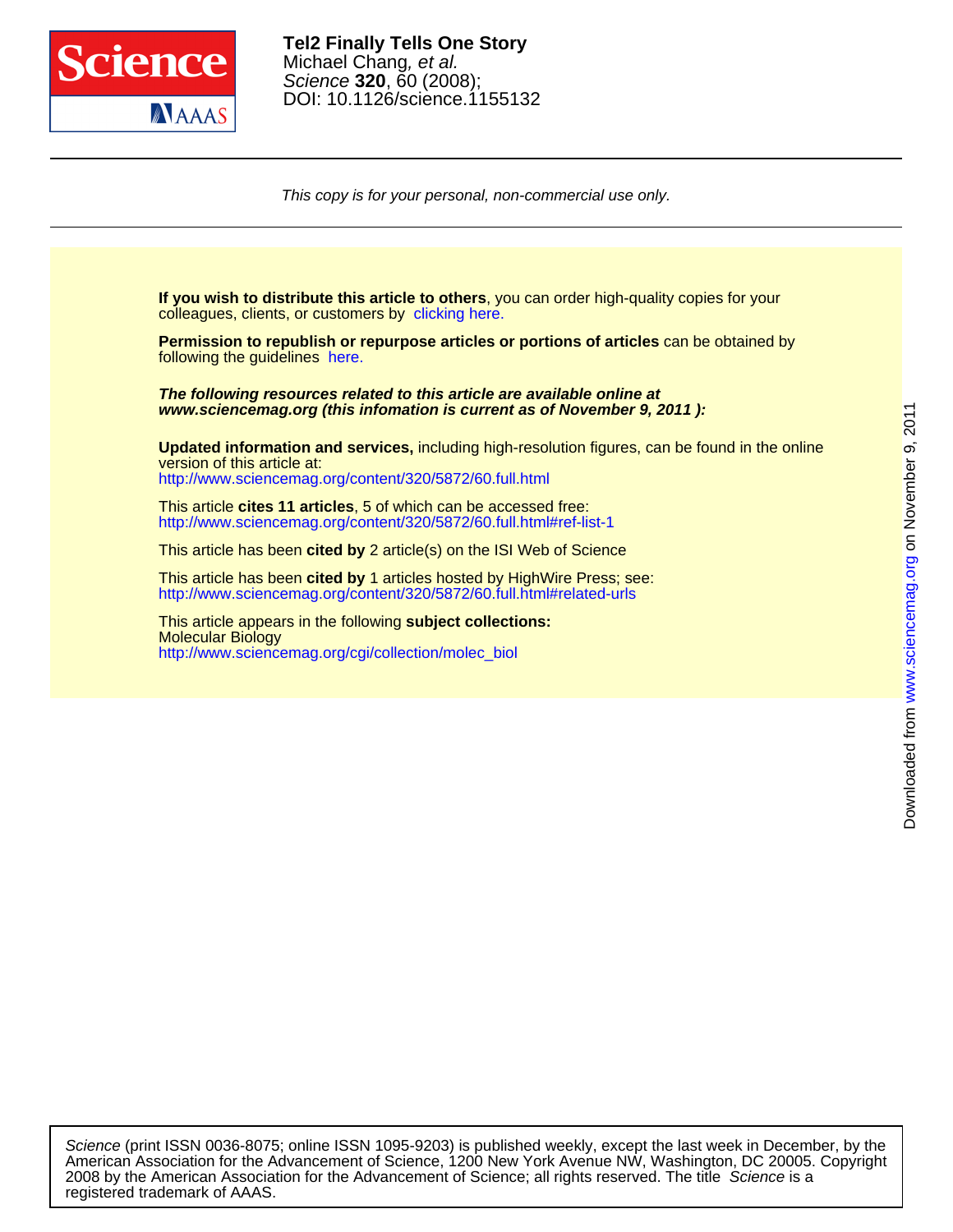## CELL SIGNALING

## **Tel2 Finally Tells One Story** entire family of phosphorylating enzymes **in the substant of**  $P$  **and**  $P$  **and**  $P$  **and**  $P$  **explains its diverse functions across species.**

## **Michael Chang1,2 and Joachim Lingner1,2**

The recently published work by Takai *et al.* (*1*) on the protein TEL2 is reminiscent of the tale in which six blind men were each asked to describe an elephant by he recently published work by Takai *et al*. (*1*) on the protein TEL2 is reminiscent of the tale in which six blind men touching it. Each one touched a different part, and thus each provided a strikingly different description of what an elephant is like. One touched the elephant's broad and sturdy side and thought it felt like a wall. Another touched its tusk, which felt like a spear. A third touched its trunk, which felt like a snake. The fourth, fifth, and sixth men touched its knee, ear, and tail, which were mistaken for a tree, a fan, and

reacting to DNA double-stranded breaks by eliciting a DNA damage response.

By contrast, the functional role of Tel2 has been a more difficult puzzle to solve. Tel2 is a well-conserved protein that is essential for yeast viability. Determining the precise role of Tel2 has been complicated by its many apparently nonoverlapping functions reported in various organisms. In addition to maintaining telomere length in *S. cerevisiae*, it functions in the DNA replication checkpoint in the fission yeast *Schizosaccharomyces pombe* and in humans, coupling the onset of cell division

The ability of a protein to interact with an

physical association between Tel2 and PIKKs was also recently observed in fission yeast (*11*), the function of Tel2 as a stabilizer of these kinases may also be conserved.

PIKKs are a family of enzymes with diverse functions. There are six PIKKs in mammals: ATM, ATM and Rad3 related (ATR), DNAdependent protein kinase catalytic subunit (DNA-PKcs), mammalian target of rapamycin (mTOR), suppressor with morphological effect on genitalia 1 (SMG1), and transformation/ transcription domain–associated protein (TRRAP). ATM is the human ortholog of *S. cerevisiae*



Diverse roles. The protein Tel2 interacts with phosphatidylinositol 3-kinase-related protein kinases (PIKKs) in mammalian cells, each of which functions in a differ-

ent signaling pathway that responds to a specific cellular stress. How Tel2 function is coordinated among these pathways remains to be determined.

a rope, respectively. The story illustrates the importance of getting the whole picture, which is what the new study provides about TEL2, whose many, seemingly unrelated functions have been puzzling.

The Tel2 story begins in 1986, when Lustig and Petes discovered mutant strains of the budding yeast *Saccharomyces cerevisiae* that had abnormally short telomeres (*2*), the physical ends of eukaryotic chromosomes. They named the two identified strains *tel1* and *tel2*, whose mutated genes were cloned 10 years later (*3*, *4*). Much is now known about the yeast gene *TEL1*. It encodes an evolutionarily conserved enzyme that localizes to short telomeres, where it phosphorylates protein substrates and increases the activity of telomerase, the ribonucleoprotein complex that lengthens telomeres. Ataxia telangiectasia mutated (ATM), the human ortholog of Tel1, is well known for

with the successful replication of DNA (*5*–*7*). In the nematode *Caenorhabditis elegans*, however, hypomorphic alleles (forms of a gene in which the encoded protein has reduced function compared with the wildtype allele) of *clk-2/rad-5* (the *TEL2* ortholog in *C. elegans*) not only can cause stress during DNA replication and hypersensitivity to DNA double-strand breaks, but also can increase life span and reduce the rate of numerous physiological processes, including embryonic and postembryonic development, and reproduction (*8*–*10*).

The work by Takai *et al.* provides a unifying model for all the reported functions of mammalian Tel2 and its orthologs. Through a very careful and systematic analysis of the phenotype of *Tel2*-null mouse cells and biochemical protein interaction studies, the authors discovered that TEL2 directly interacts with all six of the mammalian phosphatidylinositol 3-kinase–related protein kinases (PIKKs). Absence of TEL2 substantially reduced the expression level of all PIKKs in mouse cells, impinging on their function (see the figure). Because a direct Tel1, which explains the short telomeres seen in budding yeast *tel2* mutants in which Tel1 may be unstable. ATM and ATR are key regulators in the DNA damage response, accounting for the hypersensitivity to DNA damage and DNA replication checkpoint defects in humans, fission yeast, and *C. elegans tel2* mutants. mTOR has an essential role in cell growth by regulating the cellular response to changes in environmental cues, mitogenic signals, and nutrient availability, offering an explanation for the pleiotropic phenotypes seen in *clk-2/tel2* mutants in *C. elegans*.

However, much remains unknown about what exactly Tel2 is doing and how it is doing it. Note that the mechanisms by which Tel2 stabilizes PIKKs and the process through which PIKK degradation occurs in *Tel2* deficient cells have yet to be elucidated. Inhibition of the proteasome did not affect PIKK degradation, and Takai and colleagues speculate that Tel2 may protect PIKKs from cleavage by a specific protease. Perhaps most intriguing is why Tel2 should impinge on so many apparently disconnected signaling pathways that respond to very different envi-

<sup>&</sup>lt;sup>1</sup>Ecole Polytechnique Fédérale de Lausanne, Swiss Institute for Experimental Cancer Research (ISREC), CH-1066 Epalinges, Switzerland. <sup>2</sup>"Frontiers in Genetics" National Center for Competence in Research, CH-1211 Geneva, Switzerland, E-mail: michael.chang@epfl.ch, joachim. lingner@epfl.ch